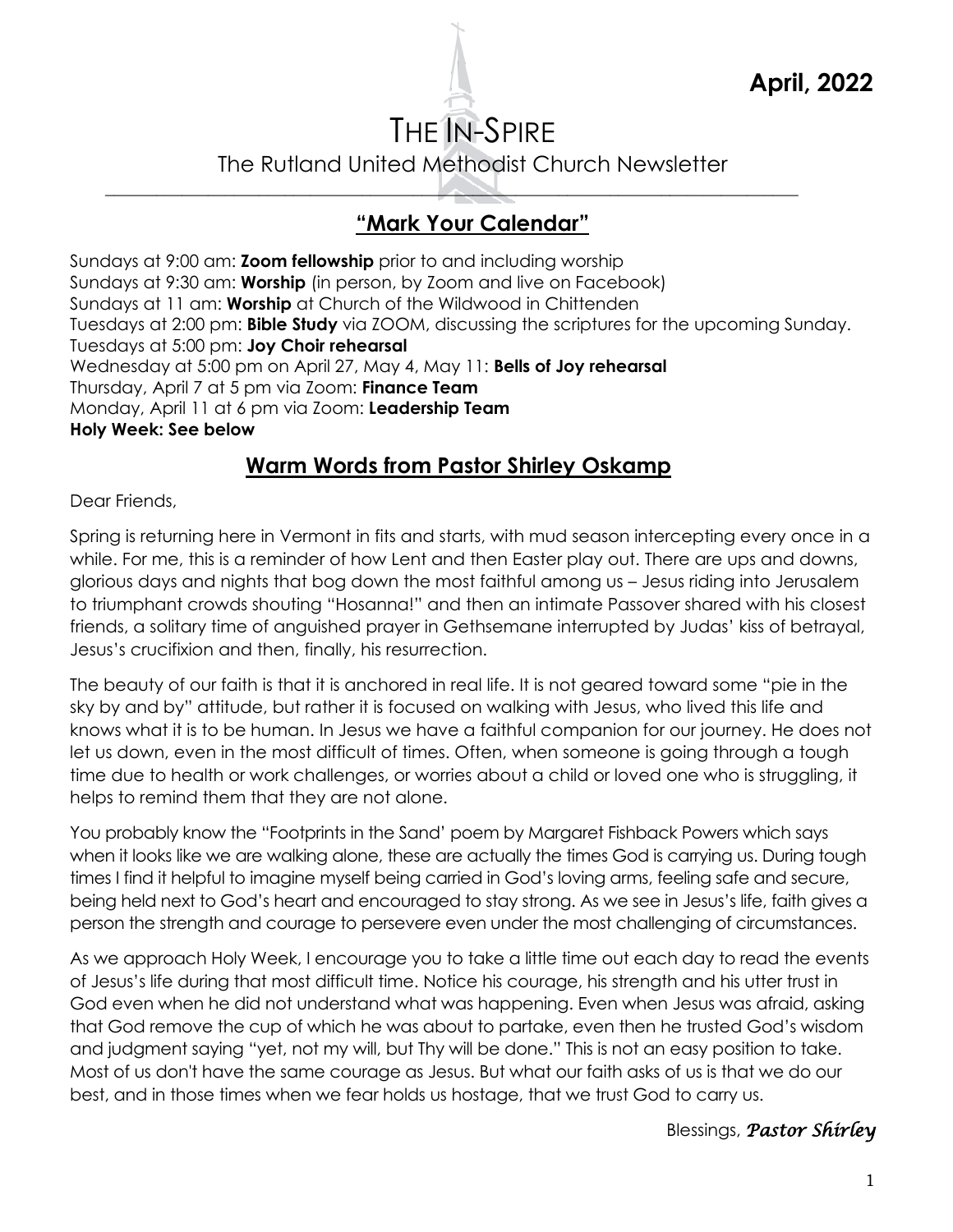### **Holy Week Worship Opportunities**

Palm Sunday – Worship at 9:30 am at RUMC and online, celebrating Jesus' triumphal entry into Jerusalem.

**Maundy Thursday** – Worship at 6:00 pm at Church of the Wildwood. A service celebrating the fellowship of Holy Communion.

**Good Friday** – A Labyrinth has been set up at Grace Congregational Church for each of us to walk on our own. If you have never experienced a labyrinth, you may discover that this is a powerful form of worship that involves prayer while walking. The Labyrinth will be set up on Friday from 6:00 pm to 9:00 pm. Please call 802-775-4301 to reserve your time. More info below.

**Easter Celebration** 9:30 am – Come and celebrate the risen Christ during worship at RUMC or online. The Labyrinth will also be available at Grace Church on Easter morning from 8:00 am to 9:00 am. Call 802-775-4301 to reserve your time.



# **Companions in Wholeness**

Companions in Wholeness (CIW) continues the great work of supporting people in need. Comfort Zone is preparing an average of 99 breakfasts and handing out 58 lunches per day. This is an increase from February. CIW is now working with a budget approved by the CIW committee. This is helping us to better track expenses and income. We continue to apply for grants, hold fundraisers, and explore ways to increase income. Some members of CIW recently met with Rutland Mental Health to inquire about training for volunteers so that we can better serve our visitors. Training will include 'mental health 101,' community resources, and crisis intervention. We also continue to work on obtaining our nonprofit status and met with an attorney to answer questions and guide the process.

*Jennifer Yakunovich* for CIW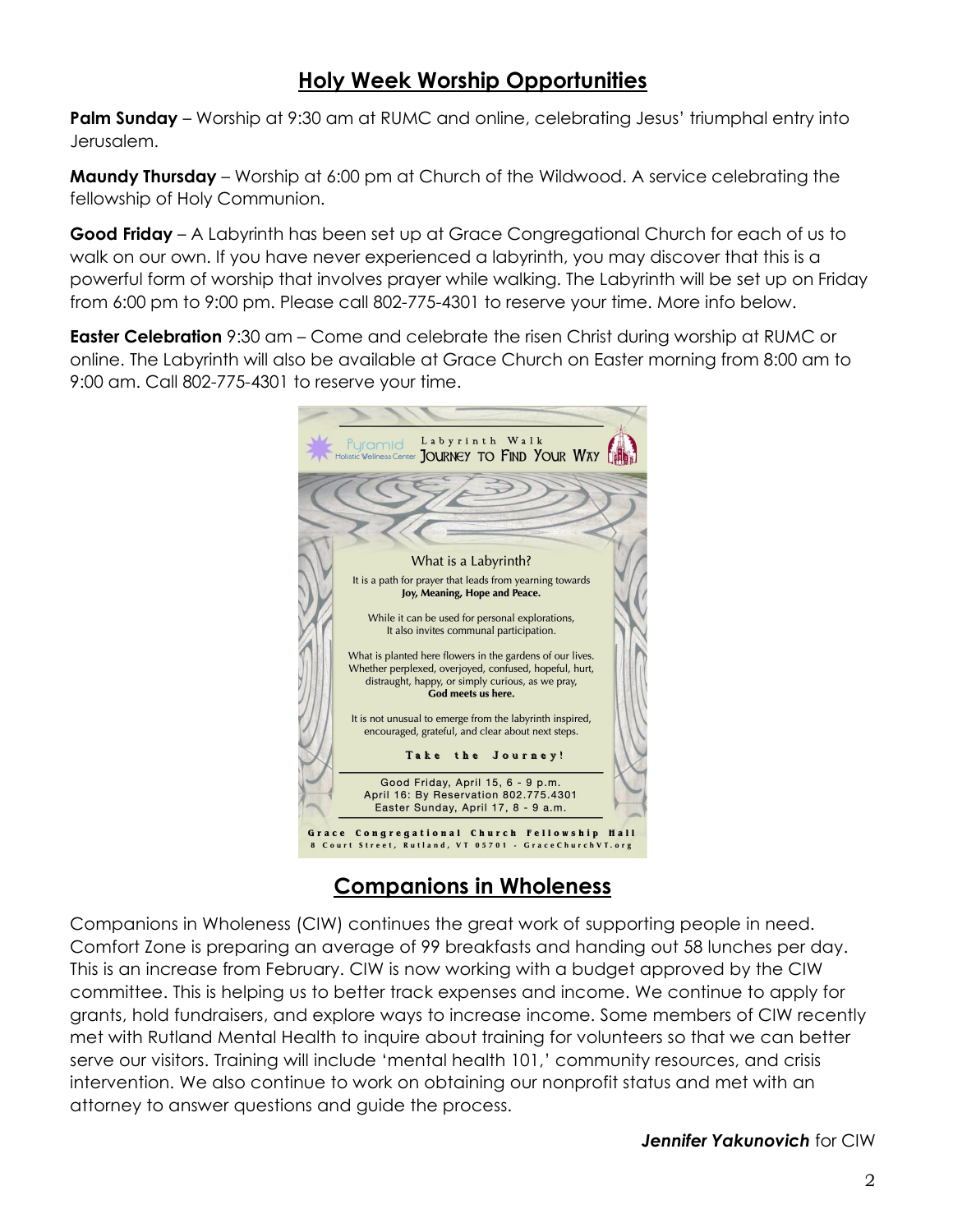# **Outreach**

This month was a busy one, with lots of requests for clothing, food, and financial help.

The food shelf gave out approximately 302 items. Favorites are shelf stable milk, cereal, tuna, juice and crackers.

The clothes closet gave out 17 pair of socks, 5 jackets, 14 clothing items, and 9 hats or scarves. Two of our regular visitors found new apartments and needed all sorts of furnishing. We gave out a cot, a folding mattress, 5 towels, and 3 sets of sheets.

We had 4 requests for gas cards, three for people trying to get to Doctor's appointments in Dartmouth and one to get to a new job in Granville. We also had a request for fuel assistance because of the increase in oil prices. We were able to help with \$100.00. Our total for expenditures in March from the Emergency fund was \$290.09.

This month we have had at least one new person per week. The spotlight this month is on a person who had their car stolen, along with all clothing (except for items worn) and many personal belongings. This person was residing in the car so had to sleep outside on Monday. We referred the person to Economic Services, and gave out lots of warm items.

Thank you to all the volunteers that make meals, give them out, donate food and clothing. Thank you for all you have done to help the people who come to us in need.

#### *Linda Allen,* **Outreach Coordinator**

### **Grants for Education**

RUMC is fortunate to hold responsibility for the Richard A. Dexter & Ruby Jenness Dexter Christian Education Trust Fund. Grants from this fund may be used by anyone related to the Church to further their education. The intention of this Trust is to enable people to take a course or workshop that will prepare them to serve the community and/or enhance spiritual growth. If you are looking to gain new skills and/or knowledge in a field that is calling to your heart, please contact the church office for an application.

### **Help for the People of Ukraine**

Anyone wishing to provide humanitarian assistance to the Ukrainian people in the wake of the Russian invasion of their country may contribute through RUMC (put Advance #982450, UMCOR in the memo portion of your check.) This fund, through the United Methodist Committee on Relief will provide direct assistance to those in Ukraine as well as assistance to Ukrainians fleeing to neighboring countries.

### **Stewardship & Finances**

Thank you for your continued faithful stewardship to RUMC. You make our ministry possible by financially supporting our staff as well as all of the outreach we do as Christ's hands in this community.

Donations can be made by mail, in person, through Facebook, or by credit card Call Assistant Treasurer Kristen Jarvi (438-9805) or Lori in the office (773-2460).

Stewardship is more than finances, so we are deeply grateful for your prayers, the work of your hands, and your presence during worship and more. **In order to make our budget, an average of \$8,600 monthly** needs to be received in offerings and donations.